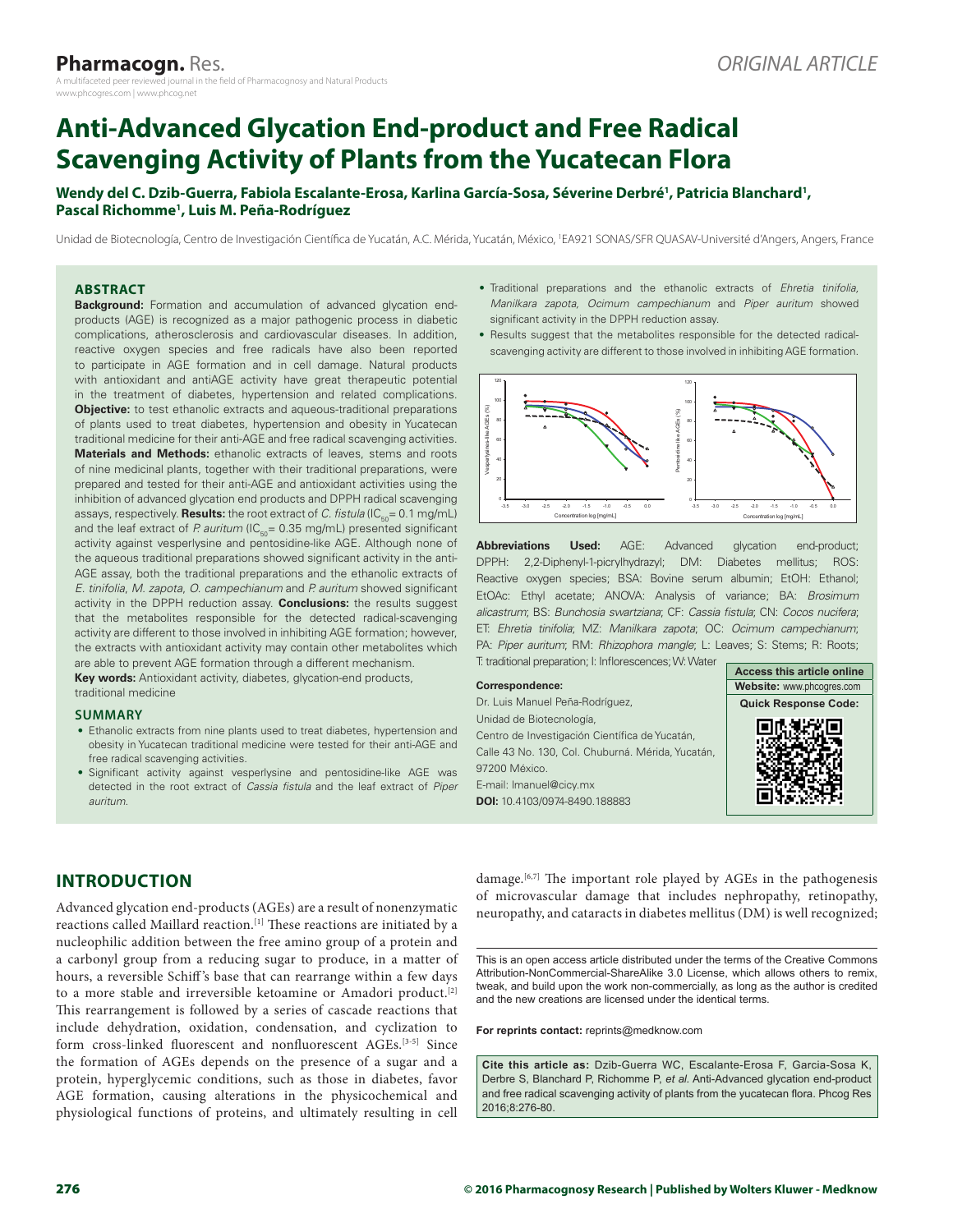similarly, the high levels of AGEs and their receptors have been detected in obese individuals.[8] AGEs are also known to be involved in the development of Alzheimer's and other neurological diseases,[9] as well as in cardiovascular diseases, including atherosclerosis,<sup>[10]</sup> endothelial dysfunction, and vasorelaxation.<sup>[11]</sup>

Since the formation of AGEs is characteristic of individuals with DM, where their formation and accumulation develop at an accelerated rate and correlate with the severity of the complications, and are related to cell damage due to an increase in the production of reactive oxygen species involved in the auto‑oxidation of glucose and reactions of the nonenzymatic protein glycosylation pathway, [12-15] antioxidants capable of radical scavenging or metal chelation, [16,17] as well as metabolites able to trap dicarbonyl species or break AGEs, have the potential to limit or reduce the amount of AGEs and their related complications.[12]

It has been reported that metabolites with anti‑AGE and/or antioxidant activity can effectively protect against glucose-induced cytotoxicity.[18] However, although numerous AGE inhibitors, including the well-known aminoguanidine, ameliorated diabetic complications in an animal model, they also caused severe side effects including gastrointestinal disturbance, anemia, and flu-like symptoms.[19] Natural products represent an important option for the discovery and development of new anti-AGE pharmaceuticals; these can include metabolites with antioxidant activity since oxidative stress is involved and accelerates the formation of AGEs.[20] Plants, because of the complexity of their secondary metabolism that results in a great chemical diversity of natural products, are recognized as an important source of bioactive metabolites.<sup>[21]</sup> In addition, since many plants are traditionally used to treat diseases such as diabetes and others disorders associated with AGE formation, these particular species constitute a potentially important source for the search of novel secondary metabolites with anti-AGE activity.<sup>[22]</sup> We wish to report herein on the results of evaluating the anti‑AGEs and radical scavenging activity of the organic extracts and aqueous traditional preparations of nine plants used in Yucatecan traditional medicine to treat diabetes, hypertension, and obesity.

# **MATERIALS AND METHODS**

# Collection of plant material

Plant material was collected in October–November 2013 and identified by field specialist Paulino Simá‑Polanco; a voucher specimen of each species was deposited in the Herbarium of Unidad de Recursos Naturales CICY under the appropriate collection number: *Brosimum alicastrum* (BAL) Swartz (P. Simá 3153)*, Bunchosia swartziana* Griseb (P. Simá 3155), *Ehretia tinifolia* (L.) (P. Simá 3152), and *Manilkara zapota* (L.) P. Royen (P. Simá 3154) were collected in Mopila, a community of Yaxcabá, Yucatán, México. Plants of C*assia fistula* (L.) (P. Simá 3158) were collected on the road from Dzitya to Chablekal, Yucatán, México, 200 m from the entrance of "Universidad de Chapingo"; fruits and inflorescences of *Cocos nucifera* (L.) (P. Simá 3166) were collected from a study site in San Crisanto, Yucatán, México; *Ocimum campechianum* Willdenow (P. Simá 3157) was collected on the road from Sierra Papacal to Chuburná Puerto, Yucatán, México, 100 m from the entrance to "Parque Científico y Tecnológico de Yucatán"; *Piper auritum* Kunth (P. Simá 3159) was collected in a private home in Baca, Yucatán, México; and *Rhizophora mangle* (L.) (P. Simá 3156) was collected in Chuburná Puerto, Yucatán, México.

# Preparation of plant extracts

Leaves, stems, and roots of each species (inflorescences only in the case of *C. nucifera*) were first dried for 3 days at room temperature and then for 3 days in an oven at 50°C. The plant material was ground and extracted by maceration (three times) with ethanol (400 ml/20 g of plant material), at room temperature, for 72 h. Only water from *C. nucifera* was extracted by liquid‑liquid extraction with ethyl acetate in the ratio of 2:1 (v/v, three times). The plant material was eliminated by successive filtration through cheesecloth and filter paper (Whatman No. 1), and the ethanol filtrates were eliminated under reduced pressure to produce the corresponding crude extracts. For the traditional preparations, an infusion of the dry plant material commonly used in traditional medicine was prepared by adding it to boiling water (20 g/L) and allowing it to stand for 20 min. The plant material was eliminated by filtration and the resulting aqueous extract was frozen and lyophilized; in the case of *C. nucifera*, since water is traditionally used as a remedy, water from a coconut was filtered, frozen, and lyophilized to produce the corresponding crude extract of the aqueous traditional preparation. The yields of the extracts are listed in Table 1.

#### Inhibition of anti‑advanced glycation end products

The anti-AGE assay was carried out following the methodology previously reported by Séro *et al*. [5] Briefly, the samples (1 µg to 1 mg) were incubated with D-ribose (0.5 M) and bovine serum albumin (BSA, 10 mg/ml) in a Na‑phosphate buffer (50 mM pH 7.4); the solutions were incubated in black microtiter plates (96 wells) at 37°C for 24 h in a closed system before AGE fluorescence measurement. Both vesperlysines-like  $(\lambda_{\text{esc}} 370 \text{ nm}; \lambda_{\text{em}} 440 \text{ nm})$  and pentosidine-like  $(\lambda_{\text{esc}} 335 \text{ nm}; \lambda_{\text{em}} 385 \text{ nm})$ AGE fluorescence were measured using a microplate spectrofluorometer Infinite M200 (Tecan, Lyon, France).

To avoid quenching phenomena, the fluorescence resulting from the incubation in the same conditions of BSA (10 mg/ml) and the tested extract (1 µg to 1 mg) was subtracted from each measurement. The negative control, i.e. 100% inhibition of AGEs formation, consisted of wells with only BSA. A control, i.e. no inhibition of AGEs formation, consisted of wells with BSA (10 mg/ml) and D-ribose (0.5 M). The final volume assay was 100 µL. The percentage of AGE formation was calculated as follows for each extract concentration: AGEs (%) = (fluorescence intensity [sample] − fluorescence [blank of sample]/fluorescence intensity [control] − fluorescence [blank of  $control]$ ) ×100.

Dose–effect curves were best fit with a sigmoidal dose–response equation using Sigma Plot 12.5 software (Systat Software GmbH: Erkrath, Germany), which enabled calculation of the  $IC_{50}$  values. Results were compared with those of reference products, aminoguanidine and quercetin.

# Antioxidant activity by the 2, 2‑Diphenyl‑1‑picrylhydrazyl radical scavenging method

The assay was carried out following the method reported by Brand-Williams *et al.*,<sup>[23]</sup> with modifications and scaled to a 96-well microplate. For the quantitative analysis, different test solutions ( $1 \times 10^{-1}$ ,  $1 \times 10^{-2}$ ,  $1 \times 10^{-3}$ , and  $1 \times 10^{-4}$  mg/mL) of the various crude extracts were prepared and 20 µL of the test solution was combined with 180 µL of a 0.1 mM solution of 2, 2-Diphenyl-1-picrylhydrazyl (DPPH) in EtOH. The 96‑well microplate was left to stand for 20 min in dark, and the absorbance was determined by reading at 540 nm in a microplate reader (ELx800‑Biotek). Vitamin C (ascorbic acid) solutions were similarly prepared and used as positive control. A mixture of EtOH (20 µL) and DPPH solution (20  $\mu$ L) was used as blank. The DPPH radical reduction percentages were calculated using the formula: DPPH radical reduction (%) =1 − ([absorbance of sample/absorbance DPPH] ×100).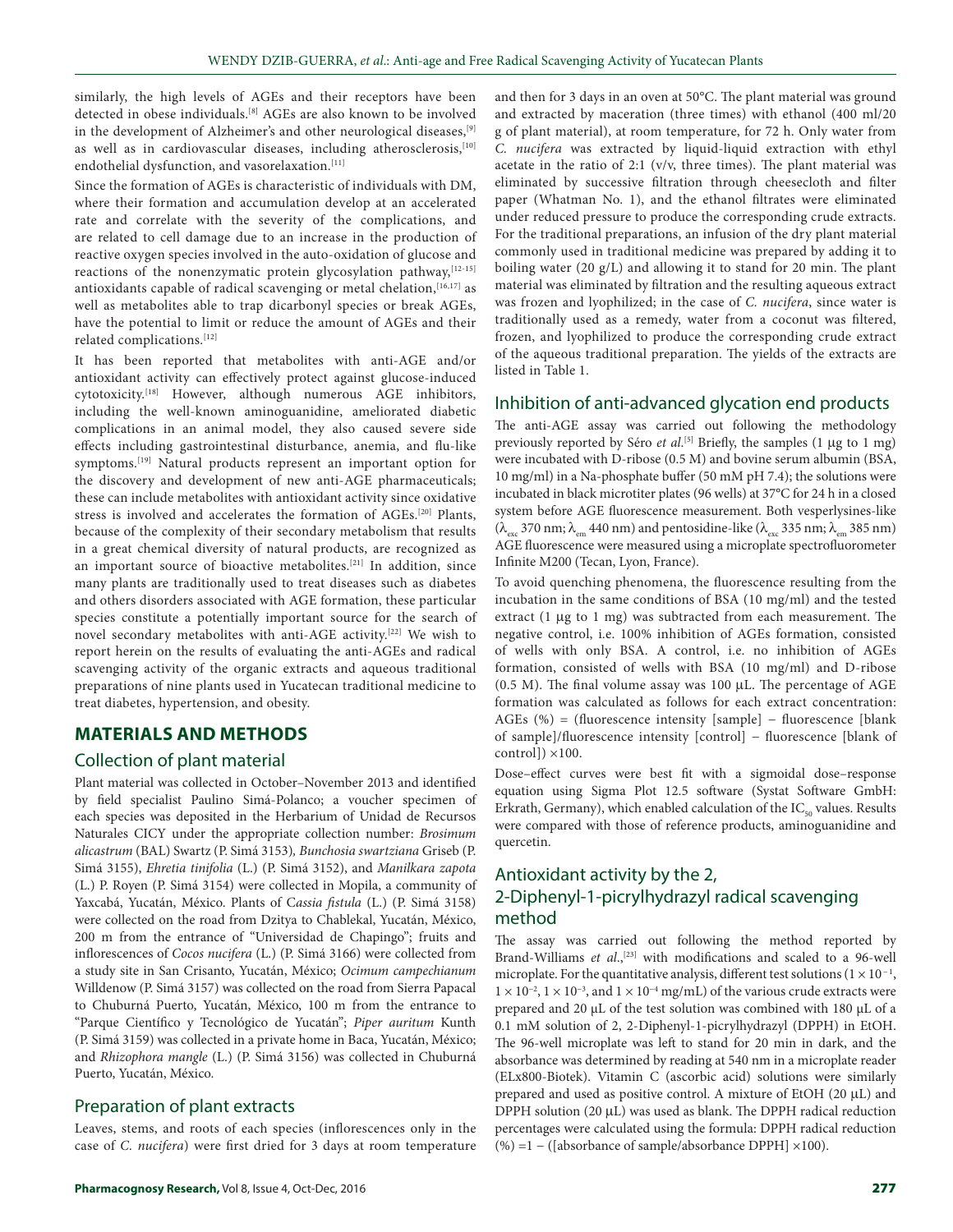Table 1: Results of anti-advanced glycation end-products and 2, 2-Diphenyl-1-picrylhydrazyl radical scavenging activity for organic extracts and traditional aqueous preparations

| <b>Scientific name</b>  | <b>Medicinal use</b>   | Code <sup>a</sup>        | <b>Extract</b><br>typeb | <b>Yield</b><br>(%) | <b>Anti-AGEs</b>                        |                                        | <b>DPPHEC<sub>50</sub></b><br>$(\mu g/mL)$ |
|-------------------------|------------------------|--------------------------|-------------------------|---------------------|-----------------------------------------|----------------------------------------|--------------------------------------------|
|                         |                        |                          |                         |                     | $IC_{50}$ (mg/mL)                       |                                        |                                            |
|                         |                        |                          |                         |                     | <b>Vesperlysine-like</b><br><b>AGEs</b> | <b>Pentosidine-like</b><br><b>AGEs</b> |                                            |
| Moraceae                | Diabetes, obesity      | BAL                      | EtOH                    | 10.0                | 0.5                                     | 0.6                                    | $>300$                                     |
| Brosimum alicastrum L.  |                        | <b>BAS</b>               | EtOH                    | 4.4                 | >1                                      | >1                                     | $>300$                                     |
|                         |                        | <b>BAR</b>               | EtOH                    | 6.4                 | 0.4                                     | 1.0                                    | $>300$                                     |
|                         |                        | <b>BAT</b>               | H <sub>2</sub> O        | 17.2                | >1                                      | >1                                     | $>300$                                     |
| Malpighiaceae           | Hypertension           | <b>BSL</b>               | EtOH                    | 7.4                 | $\mathbf{1}$                            | >1                                     | $>300$                                     |
| Bunchosia swartziana G. |                        | <b>BSS</b>               | EtOH                    | 4.8                 | >1                                      | >1                                     | $>300$                                     |
|                         |                        | <b>BSR</b>               | EtOH                    | 7.7                 | >1                                      | >1                                     | $290 \pm 1$                                |
|                         |                        | <b>BST</b>               | H <sub>2</sub> O        | 18.0                | >1                                      | >1                                     | $>300$                                     |
| Fabaceae                | Diabetes               | <b>CFL</b>               | EtOH                    | 21.0                | 0.5                                     | 0.2                                    | $287.5 \pm 3$                              |
| Cassia fistula L.       |                        | <b>CFS</b>               | EtOH                    | 17.0                | 0.2                                     | 0.9                                    | $216.6 \pm 15$                             |
|                         |                        | <b>CFR</b>               | EtOH                    | 26.0                | 0.1                                     | 0.1                                    | $250 \pm 17$                               |
|                         |                        | <b>CFT</b>               | H <sub>2</sub> O        | 28.0                | >1                                      | >1                                     | $>300$                                     |
| Arecaceae               | Diabetes, obesity      | <b>CNI</b>               | EtOH                    | 18.0                | >1                                      | >1                                     | $220 \pm 14$                               |
| Cocos nucifera L.       |                        | <b>CNW</b>               | AcOEt                   | 12.0                | >1                                      | >1                                     | $>300$                                     |
|                         |                        | <b>CNT</b>               | H <sub>2</sub> O        | 7.8                 | >1                                      | >1                                     | >300                                       |
| Boraginaceae            | Hypertension           | <b>ETL</b>               | EtOH                    | 12.0                | 0.7                                     | >1                                     | $>300$                                     |
| Ehretia tinifolia L.    |                        | <b>ETS</b>               | EtOH                    | 5.0                 | 1                                       | 0.3                                    | $100 \pm 0.9*$                             |
|                         |                        | $\operatorname{ETR}$     | EtOH                    | 4.0                 | >1                                      | >1                                     | $>300$                                     |
|                         |                        | $\operatorname{ETT}$     | H <sub>2</sub> O        | 14.0                | >1                                      | >1                                     | 139.5±0.7*                                 |
| Sapotaceae              | Diabetes, Hypertension | <b>MZL</b>               | EtOH                    | 8.0                 | 0.4                                     | 0.8                                    | $98.5 \pm 10^*$                            |
| Manilkara zapota V.     |                        | <b>MZS</b>               | EtOH                    | 12.0                | >1                                      | >1                                     | 190±14                                     |
|                         |                        | <b>MZR</b>               | EtOH                    | 17.0                | 0.4                                     | 0.7                                    | $107.5 \pm 0.7*$                           |
|                         |                        | <b>MZT</b>               | H <sub>2</sub> O        | 22.0                | 0.5                                     | $\mathbf{1}$                           | $165 \pm 7*$                               |
| Lamiaceae               | Diabetes, hypertension | $\rm OCL$                | EtOH                    | 24.0                | >1                                      | >1                                     | $235 + 7$                                  |
| Ocimum campechianum W.  |                        | <b>OCS</b>               | EtOH                    | 11.0                | >1                                      | >1                                     | $>300$                                     |
|                         |                        | <b>OCR</b>               | EtOH                    | 8.0                 | >1                                      | >1                                     | $>300$                                     |
|                         |                        | OCT                      | H <sub>2</sub> O        | 23.0                | >1                                      | >1                                     | $150 \pm 28$ *                             |
| Piperaceae              | Diabetes               | PAL                      | EtOH                    | 10.0                | 0.35                                    | 0.35                                   | $135 \pm 7*$                               |
| Piper auritum K.        |                        | PAS                      | EtOH                    | 12.0                | >1                                      | >1                                     | $>300$                                     |
|                         |                        | PAR                      | EtOH                    | 7.0                 | >1                                      | >1                                     | $155 \pm 7*$                               |
|                         |                        | PAT                      | H <sub>2</sub> O        | 22.0                | >1                                      | >1                                     | $279.5 \pm 13$                             |
| Rhizophoraceae          | Diabetes               | <b>RML</b>               | EtOH                    | 30.0                | 0.3                                     | >1                                     | $200 \pm 14$                               |
| Rhizophora mangle L.    |                        | <b>RMS</b>               | EtOH                    | 11.0                | 0.45                                    | >1                                     | 210±35                                     |
|                         |                        | <b>RMR</b>               | EtOH                    | 15.0                | >1                                      | >1                                     | $245 \pm 1.4$                              |
|                         |                        | <b>RMT</b>               | H <sub>2</sub> O        | 12.0                | >1                                      | >1                                     | $>300$                                     |
| Aminoguanidine          | Anti-AGEs              |                          | Control                 |                     | 1.0                                     | 0.17                                   |                                            |
| Ascorbic acid           | Antioxidant            | $\overline{\phantom{a}}$ | Control                 |                     |                                         |                                        | $51 \pm 1.4$                               |

a First two letters refer to the genus and species of each plant; the third letter corresponds to ‑ L: Leaf; R: Root; S: Stem; I: Inflorescence; W: Water; T: Traditional preparation; <sup>b</sup>EtOAc: Ethyl acetate; EtOH: Ethanol; H<sub>2</sub>O: Aqueous; \*P<0.05; AGEs: Advanced glycation end-products; DPPH: 2, 2‑Diphenyl‑1‑picrylhydrazyl

The different concentrations were plotted against the decoloration percentages, and a lineal regression statistical analysis (Excel) of the resulting curve allowed the expression of the antioxidant activity of each sample in terms of its  $EC_{50}$  value. All samples were analyzed in triplicate in three different days.

# Data analysis

To determine the most active samples in the antioxidant assay, statistical treatment of the data was carried out using the Sigma Plot 10.0 software, with a statistical significance between the mean differences of *P* < 0.05 by analysis of variance with Tukey's *post hoc* test.

# **RESULTS AND DISCUSSION**

The anti-AGE assay comprised the simultaneous quantification of both vesperlysines-like ( $\lambda_{\rm exc}$ 370 nm;  $\lambda_{\rm em}$ 440 nm) and pentosidine-like ( $\lambda_{\text{exc}}$  335 nm;  $\lambda_{\text{em}}$  385 nm) AGEs. It has been reported that on evaluating the anti-AGE activity of extracts, semipurified fractions, or pure metabolites, samples must be tested for their anti-AGE

activity against both vesperlysines and pentosidine‑like AGEs, since interference between AGEs and the samples can occur.[5] In this investigation, extracts were considered to be active when a decrease in the fluorescence of at least one wavelength was observed and when the  $IC_{50}$  was below than that of the natural product quercetin. Evaluation of the anti‑AGE activity of the ethanol extracts and aqueous traditional preparations of nine Yucatecan medicinal plants traditionally used to treat diabetes, hypertension, and obesity showed that the root extract of *C. fistula* (CFR) presented the highest inhibition activity against vesperlysine and pentosidine-like AGEs ( $IC_{50} = 0.1$  mg/mL for both), higher even than the control aminoguanidine (IC $_{50}$  = 1.0 and 0.17 mg/ mL) [Table 1]; the organic extracts from the leaves and stems of *C. fistula* (CFS), together with those of the leaves of *B. alicastrum* (BAL), stems of *E. tinifolia* (ETS), leaves of *P. auritum* (PAL), and leaves of *R. mangle* (RML) showed anti‑AGEs activity, but only against vesperlysine-like AGEs (IC<sub>50</sub> = 0.50, 0.20; 0.5, 0.2; 0.35, and 0.3 mg/ mL, respectively) [Table 1].

Alternatively, testing of the same group of samples for their antioxidant activity using the DPPH radical scavenging test showed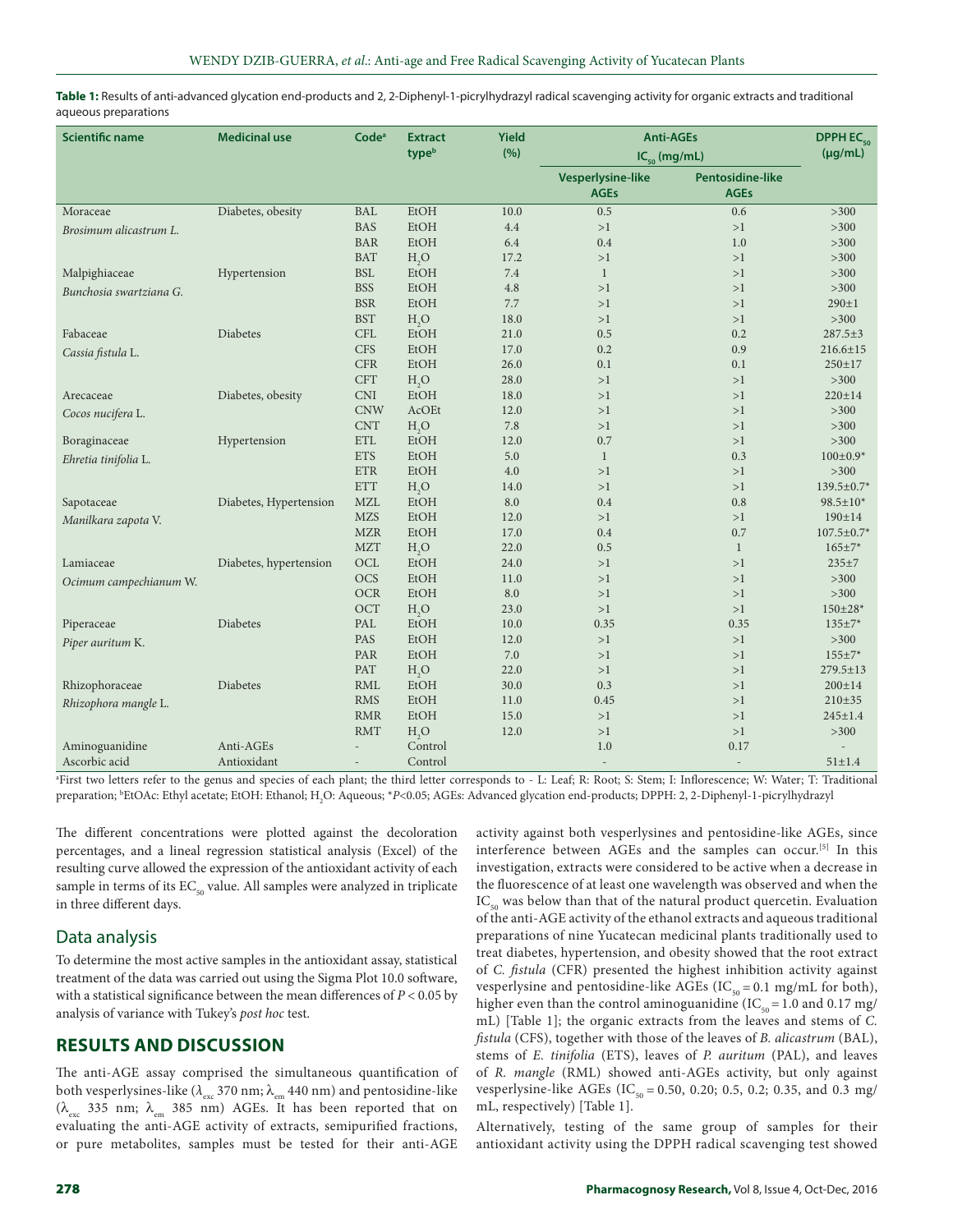a significant level of activity in the organic extracts from the stem of *E. tinifolia* (ETS) (EC<sub>50</sub> = 100  $\pm$  9 µg/mL), the leaves of *M. zapota* (MZL) and roots of *M.zapota* (MZR) (EC<sub>50</sub> = 98  $\pm$  10 and 107  $\pm$  7 µg/ mL, respectively), the leaves (PAL) and roots (PAR) of *P. auritum*  $(EC_{50} = 135 \pm 7 \text{ and } 155 \pm 7 \text{ µg/mL},$  respectively), and the aqueous traditional preparations of *E. tinifolia* (ETT), *M. zapota* (MZT)*,* and *O. campechianum* (OCT) (EC<sub>50</sub> = 139  $\pm$  0.7, 165  $\pm$  7, and 150  $\pm$  28 µg/ mL, respectively) [Table 1].

It has been reported that the antioxidant effect of plant products is mainly due to the radical scavenging activity of phenolic metabolites such as flavonoids, tannins, and phenolic terpenes,<sup>[24]</sup> and it has been reported that crude extracts and pure metabolites with antioxidant properties often show anti‑AGE activity.[17,25] However, the unexpected results obtained in this study, where these two biological activities are not necessarily associated with each other, suggest that there might be other mechanisms (e.g. trapping of dicarbonyl species or AGE-breaking) involved in the anti-AGE activity of the antioxidant extracts. The root extract of *C. fistula* (CFR) exhibited the best anti‑AGE activity, with results similar to those reported in the literature for bioactive plant crude extracts.<sup>[5]</sup> Even though to date, there are no reports on the anti‑AGE activity of *C. fistula,* a high anti‑AGE activity has been reported for the flower extract of *C. auriculata*. [26] In addition, anthraquinones isolated from the seeds of *Cassia tora* also exhibited a strong inhibitory activity against AGE formation,[27] while phytochemical studies carried out on the roots of *C. fistula* showed the presence of rhamnetin 3‑O‑gentibioside,[28] and the secondary metabolite composition of different parts of the plant is recognized as being phenolic antioxidants such as anthraquinones, flavonoids, and flavan-3-ol derivatives.<sup>[29]</sup>

The anti-AGE and antioxidant activity detected in the organic extract from the leaf extract of *P. auritum* (PAL) coincides with reports on the literature that the strong anti‑AGE activity in the hexane leaf extract of the plant, when tested in both *in vitro* and *in vivo* models, is related to its antioxidant activity.[30] However, the radical scavenging activity of the leaf extract of *P. auritum* is not in agreement with previous reports in the literature describing low levels of antioxidant activity in the essential oil of *P. auritum*, which was found to contain metabolites such as safrole, myristicin, *D*‑germacrene and *β*‑caryophyllene,[31] or the lack of antioxidant activity of the methanol and aqueous extracts from *P. auritum*. [32]

# **CONCLUSIONS**

The results of this investigation contribute to the knowledge about the biological activity in species that are commonly used to treat diabetes, hypertension, and obesity in the Yucatan peninsula. Additional studies are necessary to identify the metabolites responsible for the biological activity detected in the root extract of *C. fistula* (CFR).

Financial support and sponsorship

Nil.

## Conflicts of interest

There are no conflicts of interest.

#### **REFERENCES**

1. Maillard LC. Action des acides aminés sur les sucres; formation des mélanoïdes par voie méthodique (Amino acid action upon sugars: Melanoidins formation according to a methodical route). CR Acad Sci 1912;154:66-8.

- 2. Ahmed N. Advanced glycation endproducts Role in pathology of diabetic complications. Diabetes Res Clin Pract 2005;67:3-21.
- 3. Peyroux J, Sternberg M. Advanced glycation endproducts (AGEs): Pharmacological inhibition in diabetes. Pathol Biol (Paris) 2006;54:405-19.
- 4. Wu CH, Huang SM, Lin JA, Yen GC. Inhibition of advanced glycation endproduct formation by foodstuffs. Food Funct 2011;2:224-34.
- 5. Séro L, Sanguinet L, Blanchard P, Dang BT, Morel S, Richomme P, *et al.* Tuning a 96-well microtiter plate fluorescence-based assay to identify AGE inhibitors in crude plant extracts. Molecules 2013;18:14320-39.
- 6. Cho SJ, Roman G, Yeboah F, Konishi Y. The road to advanced glycation end products: A mechanistic perspective. Curr Med Chem 2007;14:1653-71.
- 7. Singh VP, Bali A, Singh N, Jaggi AS. Advanced glycation end products and diabetic complications. Korean J Physiol Pharmacol 2014;18:1-14.
- 8. Merhi Z, Mcgee EA, Buyuk E. Role of advanced glycation end-products in obesity-related ovarian dysfunction. Minerva Endocrinol 2014;39:167-74.
- 9. Lue LF, Walker DG, Jacobson S, Sabbagh M. Receptor for advanced glycation end products: Its role in Alzheimer's disease and other neurological diseases. Future Neurol 2009;4:167-177.
- 10. Jandeleit-Dahm K, Cooper ME. The role of AGEs in cardiovascular disease. Curr Pharm Des 2008;14:979-86.
- 11. Versari D, Daghini E, Virdis A, Ghiadoni L, Taddei S. Endothelial dysfunction as a target for prevention of cardiovascular disease. Diabetes Care 2009;32 Suppl 2:S314-21.
- 12. Reddy VP, Beyaz A. Inhibitors of the Maillard reaction and AGE breakers as therapeutics for multiple diseases. Drug Discov Today 2006;11:646-54.
- 13. Yoo NH, Jang DS, Yoo JL, Lee YM, Kim YS, Cho JH, *et al.* Erigeroflavanone, a flavanone derivative from the flowers of *Erigeron annuus* with protein glycation and aldose reductase inhibitory activity. J Nat Prod 2008;71:713-5.
- 14. Tessier FJ. The Maillard reaction in the human body. The main discoveries and factors that affect glycation. Pathol Biol (Paris) 2010;58:214-9.
- 15. Morales S, García-Salcedo JA, Muñoz-Torres M. Pentosidine: A new biomarker in diabetes mellitus complications. Med Clin (Barc) 2011;136:298-302.
- 16. Chen YF, Roan HY, Lii CK, Huang YC, Wang TS. Relationship between antioxidant and antiglycation ability of saponins, polyphenols, and polysaccharides in Chinese herbal medicines used to treat diabetes. J Med Res 2011;5:2322-31.
- 17. Harris CS, Beaulieu LP, Fraser MH, McIntyre KL, Owen PL, Martineau LC, *et al*. Inhibition of advanced glycation end product formation by medicinal plant extracts correlates with phenolic metabolites and antioxidant activity. Planta Med 2011;77:196-204.
- 18. Duraisamy Y, Gaffney J, Slevin M, Smith CA, Williamson K, Ahmed N. Aminosalicylic acid reduces the antiproliferative effect of hyperglycaemia, advanced glycation endproducts and glycated basic fibroblast growth factor in cultured bovine aortic endothelial cells: Comparison with aminoguanidine. Mol Cell Biochem 2003;246:143-53.
- 19. Peng X, Ma J, Chen F, Wang M. Naturally occurring inhibitors against the formation of advanced glycation end-products. Food Funct 2011;2:289-301.
- 20. Nowotny K, Jung T, Höhn A, Weber D, Grune T. Advanced glycation end products and oxidative stress in type 2 diabetes mellitus. Biomolecules 2015;5:194-222.
- 21. Dobson CM. Chemical space and biology. Nature 2004;432:824-8.
- 22. Derbré S, Gatto J, Pelleray A, Coulon L, Séraphin D, Richomme P. Automating a 96-well microtiter plate assay for identification of AGEs inhibitors or inducers: Application to the screening of a small natural compounds library. Anal Bioanal Chem 2010;398:1747-58.
- 23. Brand-Williams W, Cuvelier M, Berset C. Use of a free radical method to evaluate antioxidant activity. J Food Sci Technol 1995;28:25-30.
- 24. Rahman MA, Moon SS. Antioxidant polyphenol glycosides from the plant *Draba nemorosa*. Bull Korean Chem Soc 2007;28:827-31.
- 25. Kim HY, Kim K. Protein glycation inhibitory and antioxidative activities of some plant extracts *in vitro*. J Agric Food Chem 2003;51:1586-91.
- 26. Perera PR, Sagarika ES, Ranaweera KK. *In vitro* antiglycation activity of some medicinal plants used in diabetes mellitus. Int J Med Aromat Plants 2013;2:2-6.
- 27. Jang DS, Lee GY, Kim YS, Lee YM, Kim CS, Yoo JL, *et al.* Anthraquinones from the seeds of *Cassia tora* with inhibitory activity on protein glycation and aldose reductase. Biol Pharm Bull 2007;30:2207-10.
- 28. Vaishnav MM, Gupta KR. Rhamnetin 3-O-gentiobioside from *Cassia fistula*  roots. Fitoterapia 1996;67:78-9.
- 29. Bahorun T, Neergheen V, Aruoma O. Phytochemical constituents of *Cassia fistula*. Afr J Biotechnol 2005;4:1530-40.
- 30. Perez Gutierrez RM, Flores Cotera LB, Gonzalez AM. Evaluation of the antioxidant and anti-glycation effects of the hexane extract from *Piper auritum*